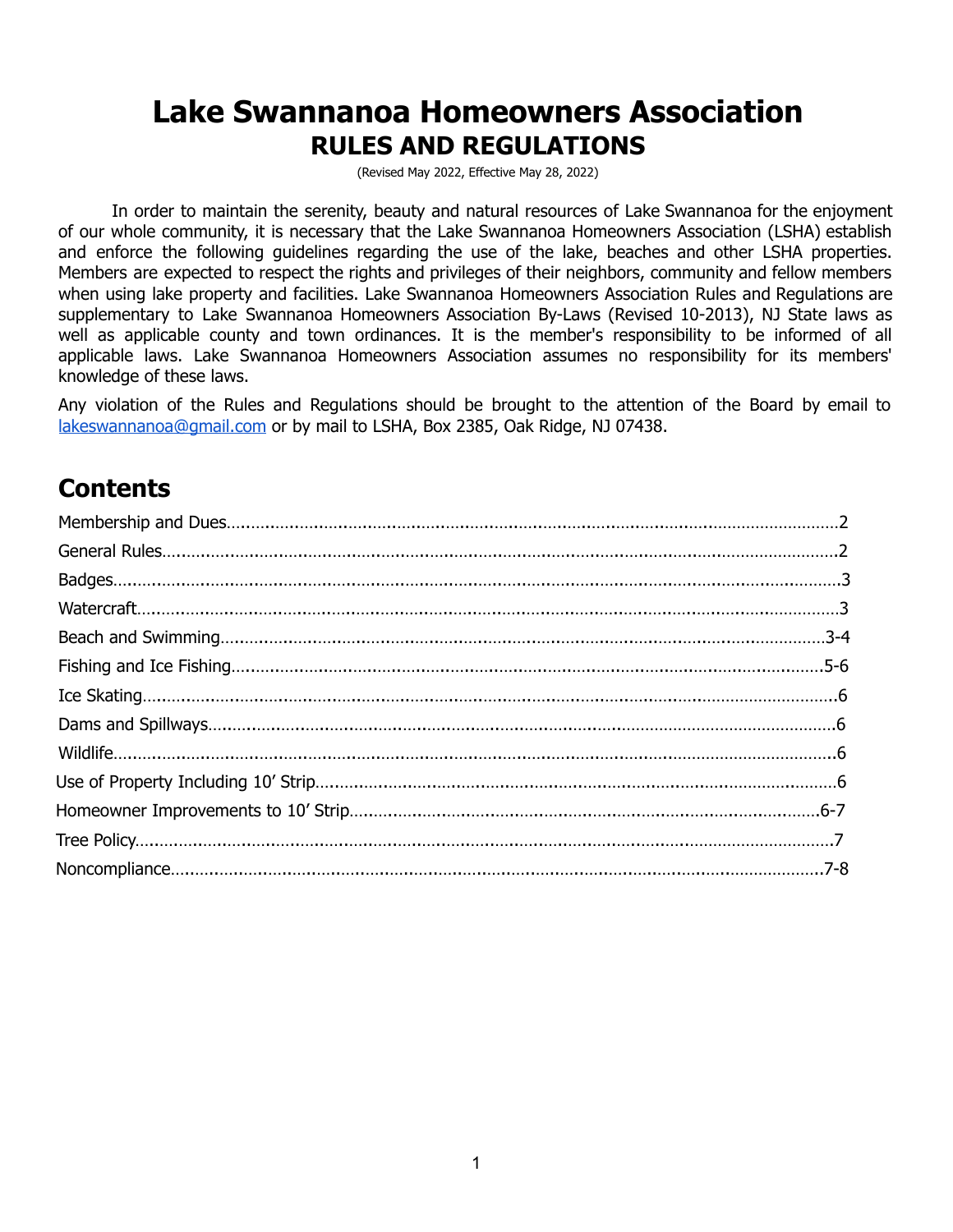# **Forms of Membership**

- 1. **Covenant Membership / Full membership** is available as described in the bylaws. Lakefront members must join as Covenant or Full Members
- 2. **Special Auxiliary Memberships (SAM)**. SAM memberships, as described in the bylaws, are made available to families residing within the Ringling properties that are not lakefront as well as outside the described geographic area. On an annual basis, the number of SAM memberships will be determined by the Board. SAM applicants must submit an application and pay the determined fees. Acceptance of their application is subject to the discretion of the Board of Directors of LSHA, and failure to comply with the rules of the Association could result in the loss of privileges and the non–refundable dues.
	- a. Seasonal SAM membership- membership is valid from Memorial Day to beach closing date (determined by the Board yearly) and entitles use of the beach, lake and other LSHA properties such as access paths.
	- b. Yearly SAM Membership- membership is valid from May to May and in addition to the seasonal membership, allows for additional use of the lake after beach season, for activities such as boating, fishing, ice fishing, ice skating, etc.

## **Dues**

#### **Full members**

Yearly membership fees, determined by the LSHA Board, are due by April 30. Accounts must be paid to date, in order for a member to receive beach badges and boat tags for the current year, and to be considered to be in good standing.

#### **SAM members**

SAM applications will be available to previous SAM members by February 1. Applications are accepted on a First come basis. If there are remaining spots open, applications will be open to the community on March 1. Dues for yearly and seasonal SAMs will be determined by the LSHA yearly. The number of SAMs will also be determined by LSHA Board prior to February 1.

## **General Rules**

- Anyone destroying, defacing, disfiguring, injuring or damaging any properties of the Association shall be prosecuted to the fullest extent of the law and shall be subject to suspension of membership privileges.
- Fireworks are prohibited on LSHA property including the 10' foot strip except when authorized to do so by the LSHA Board of Directors.
- Gasoline/fossil fuel engines are prohibited on Lake Swannanoa. This includes, but is not limited to all gas powered augers, boats, canoes, wave runners, snowmobiles, snow blowers, all-terrain vehicles and chainsaws. Exception: Medical and other emergencies as well as use of tools by authorized members of LSHA to perform maintenance duties such as deweeding, tree clearing, construction, lake management consultation and snow clearing for ice skating.
- Dumping/littering of any material, including dirt, lawn clippings, leaves, brush, debris, trash, or household waste in or near the lake or on any other LSHA property is strictly prohibited. In addition to the penalty provisions of N.J.A.C. 7:7A- The Freshwater Wetlands Protection Act for such violations, LSHA reserves the right to implement the penalty provisions of these rules and regulations for all violations.
- ATVs are not permitted on any LSHA properties and trails.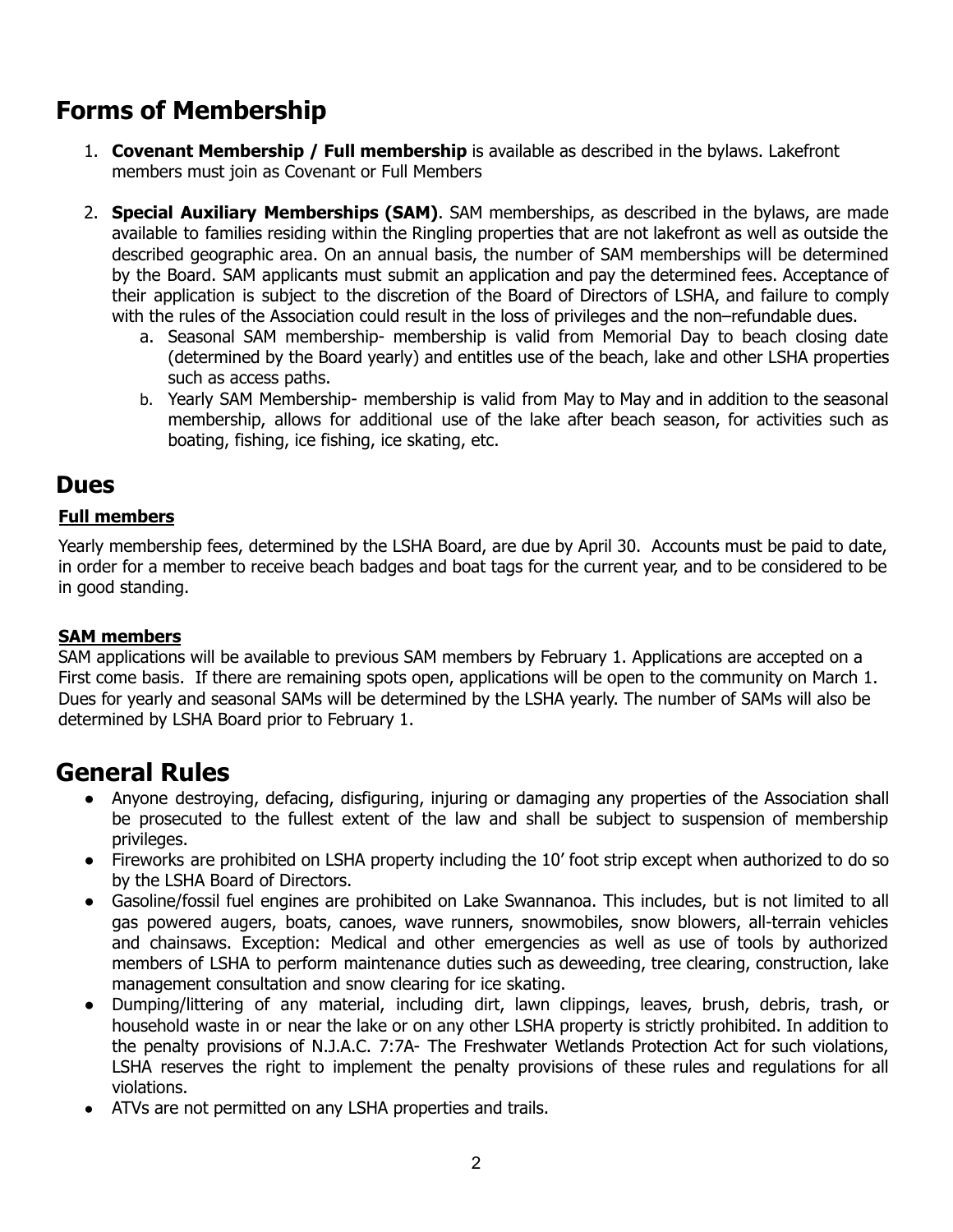## **I. Badges**

- 1. Color-coded, dated, beach badges and boat decals will be issued to members in good standing in May of each year.
- 2. Five badges will be given to each member/household. If the immediate permanent household size exceeds five, additional badges will be issued.
- 3. Each member will be furnished with a copy of the current rules and regulations which are also posted at the beach and the website. Members are subject to the rules and regulations regardless of whether they receive a copy from LSHA.
- 4. Badges are not transferable.
- 5. Badges must be conspicuously displayed by all members and guests.
- 6. All persons' age 12 or older not wearing or openly displaying the current badge will be denied access to the lake property and its facilities. Said persons will be asked to leave lake property and return with their current badge. Members, guests and other persons unwilling to comply will result in disciplinary action, police response, and/or legal action.
- 7. It is recommended that guests are accompanied by the members when using lake property and facilities.
- 8. Members are responsible for explaining the rules to their guests before they use the lake. Members are ultimately responsible for the activities and conduct of their guests.
- 9. Giving badges to members not in good standing is not permitted.
- 10. Members requiring additional badges for guests may obtain day badges from the Beach Manager or one of the LSHA Board members.

#### **II. Watercraft**

- 1. The term watercraft includes, but is not limited to, boats, canoes, pedal-craft, sailing vessels, inflatable boats, etc.
- 2. No watercraft are permitted on LSHA property unless owned by a LSHA member and bearing a current boat tag.
- 3. Color coded boat tags must be displayed by all watercraft, whether in the water, docked or dry laid on lake property, including the 10' strip and access trails, on the starboard (right) side of the bow.
- 4. Watercraft left on common lake property without a current decal will be considered abandoned property and may be confiscated/removed/discarded in accordance with the applicable statute at the owner's expense.
- 5. All watercraft and trailers used on other bodies of water should be washed down and free of "hitch hikers" such as zebra mussels prior to returning to lake property or being placed in the water.
- 6. No person shall use a boat on the lake without having a Coast Guard approved flotation device for each person in the boat.
- 7. Children 14 and under must wear a Coast Guard approved flotation device at all times when in a boat.
- 8. Each boat must be used within its safety guidelines for weight and number of passengers.
- 9. Use of electric trolling motors is acceptable. Gasoline power-driven boats may be used for emergencies and with written approval from the Board, for such things as lake maintenance.
- 10. Ice boats are prohibited.
- 11. All boats are to be kept clear of designated swimming areas.
- 12. All boats must be kept at least 50 feet away from the spillway.
- 13. No boating in electrical storms or when lightning is imminent. All boats must be beached at the 1st sign of thunder and/or lightning
- 14. Launching of boats is allowed at the beach and at the end of Lenape Trail.
- 15. All vehicles including trailers must be removed from the launching ramps after the boat has been launched. Failure to abide by this rule may result in the vehicle being towed at the owner's expense.

#### **III. Beach - Swimming shall be at your own risk.**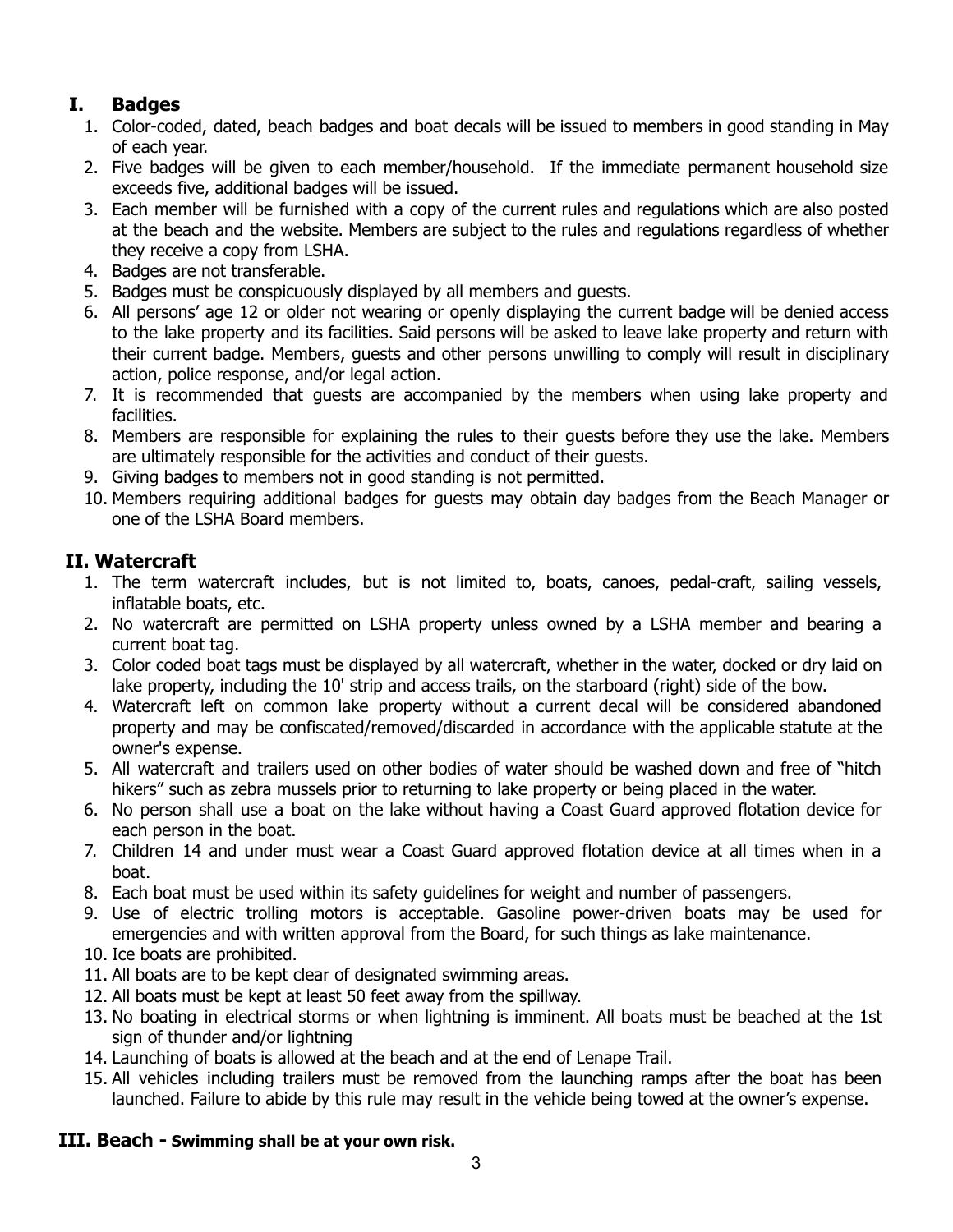The beach is a recreational facility for the community and a gathering place for members, their families, and guests. It is an unguarded beach so it is up to each member to follow the below rules to ensure a safe and enjoyable environment for all.

- 1. All members are requested to help maintain the beach area, parking lot and portable toilet. Diligence is needed in keeping trash off the beach and parking lot areas. It is not the intent of LSHA to maintain a picnic area. However, tables are provided for those bringing food and beverage to the beach.
- 2. **Do not leave any garbage at the beach or in the parking lot areas.** Please clean up after yourself, and leave the beach in better condition than when you arrived. There are no garbage cans at the beach, please take your garbage with you when you leave. Garbage attracts insects and animals, and thus presents a hazard.
- 3. Beach opens on Memorial Day. Closing is determined and communicated by the Board each year. (Portable toilet is available during this season only.)
- 4. **No Lifeguard is on duty.**
- 5. Safety equipment such as rescue buoy, throw rope, spine board and a first aid kit are available at the beach in compliance with health department requirements (N.J.A.C. 8-26). This equipment is only to be used in emergency situations. The beach manager must be notified if any equipment is used and if any supplies are to be restocked in the 1st aid kit. Contact information for the beach manager is posted at the beach.
- 6. The beach may be closed during the season due to safety, health, maintenance or other reasons. If this is necessary, an email will be sent to all members and information will be posted at the beach.
- 7. Water is tested weekly during swimming season. Results are posted at the beach.
- 8. Beach may be closed for a brief period following deweeding and/or chemical applications. Notice of this closure will be posted at the beach and around the lake.

#### **Beach Rules**

- 1. Shoving, horseplay, rough games, pushing, running on docks or floats and throwing of mud, sand, or hard objects are prohibited.
- 2. No pets (dogs, cats, etc.) permitted on the beach year round, except for service and/or therapy dogs.
- 3. Smoking, vaping, and the use of tobacco products on LSHA property is prohibited.
- 4. Alcohol is prohibited except by permission of the LSHA Board of Directors.
- 5. Glass is prohibited on the beach.
- 6. Boats and fishing are prohibited in the swimming area.
- 7. The parking area is for persons using the beach or boat ramp who have appropriate badges.
- 8. Use of illegal drugs is prohibited. Actions of this nature will be reported to the proper authorities.
- 9. Abusive, vulgar and foul language will not be tolerated. This is a family beach.
- 10. Disorderly persons will be asked to leave.
- 11. Bicycles, motorcycles, off road vehicles, ATV's are prohibited on the beach.

#### **Swimming Rules** - **Members swim at their own risk**

- 1. The area for swimming, designated by LSHA, is the beach area, located at 11 Lakeview Court.
- 2. Members assume full responsibility for swimming at the beach and any other location.
- 3. Persons age 12 or under are not permitted on the beach or in the water unless accompanied by a parent or guardian.
- 4. No diving off the fishing dock.
- 5. All swimmers must be appropriately clothed at the beach.
- 6. Swimming within 100 feet of the dam or spillway is prohibited.
- 7. Swimming after dark is prohibited.
- 8. Inflated tubes, rings and floats are permitted, but may be restricted at the discretion of LSHA management.
- 9. Non-swimmers are to stay in shallow water. Tubes/arm floats/lifejackets do not provide adequate support in deep water.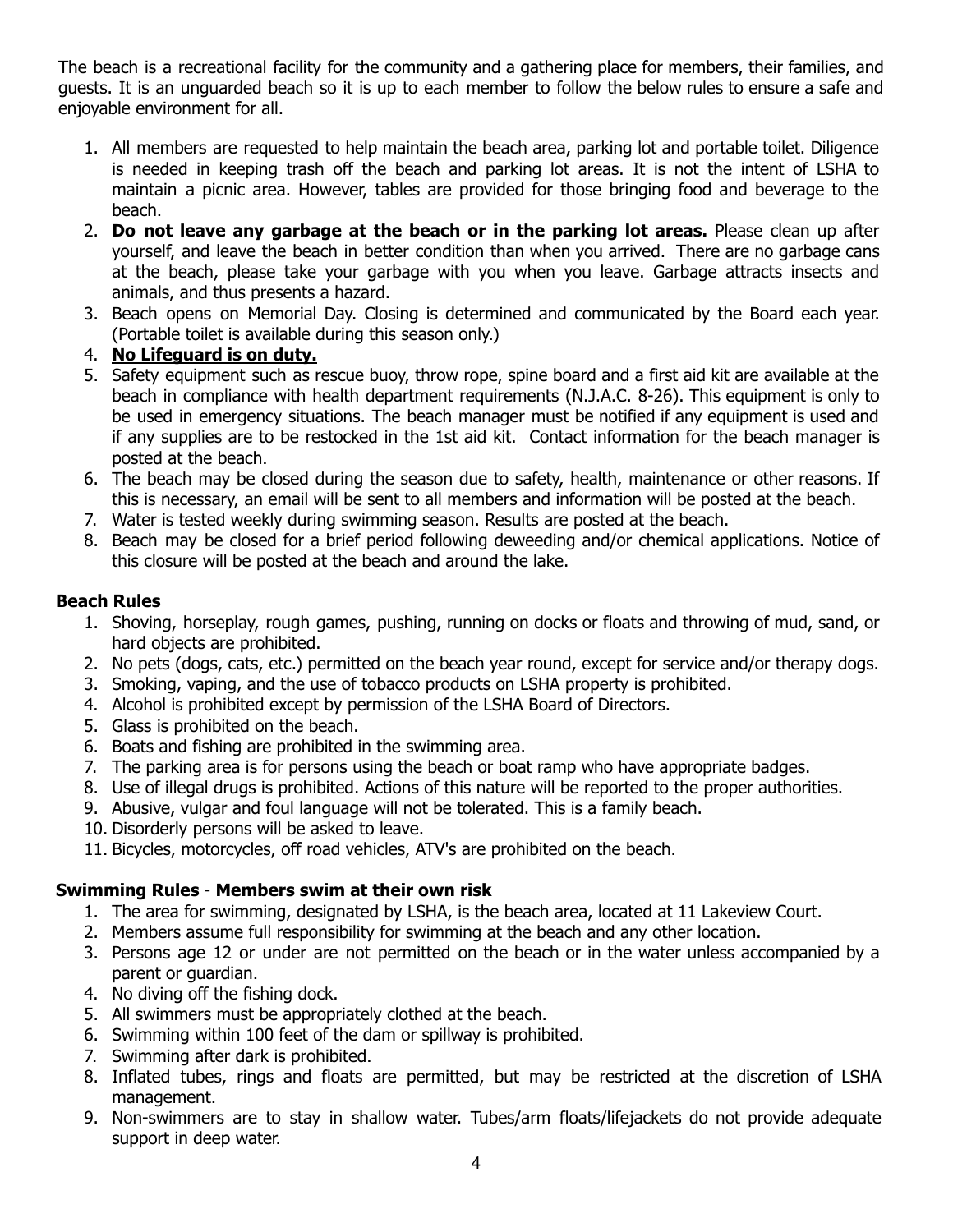- 10. All swimmers must leave the water and beach if thunder is heard and/or if lightning is seen. The beach will reopen 30 minutes after the thunder/lightning ceases.
- 11. As per New Jersey Sanitary Code:
	- Do not enter the water if you are experiencing or recovering from diarrhea or have had any signs or symptoms of a gastrointestinal (stomach) disease within the last 7 days.
	- All children who are not toilet trained or are in diapers must wear plastic pants or diapers with snug fitting elastic waist and leg bands to contain feces to avoid contaminating the beach and lake. Do not wash soiled diapers in the lake water or bathing area.
	- Children should be encouraged to use the restroom before entering the water. Immediately report any "accidents" you observe in the swimming area or on the beach.

#### **Private Beach Parties**

LSHA offers the use of our beach to members for parties and other activities.

- 1. Members should request permission for use of facilities by completing the Lake Swannanoa Beach Party Request Form found on the website ([www.lsha.us\)](http://www.lsha.us)
- 2. The form should be filled in completely and submitted to the Beach Manager at a minimum of two weeks prior to the event.
- 3. The Manager will review the request and make a determination based on availability of the beach. Permission is at the discretion of the Beach Manager and the Board of Directors
- 4. The beach will not be closed to other community members during the party period but the use of the gazebo can be reserved.
- 5. A lifeguard may be required to be provided by the applicant.
- 6. A user fee or deposit may be required. A portable toilet charge may also be assessed.
- 7. An application/liability waiver will be required, and must be signed by the responsible party and a Board member. This form must be available for presentation during the event.
- 8. MEMBERS MUST CLEAN UP COMPLETELY AFTER THE EVENT. A \$100 deposit is required at time of party reservation and will be returned after the beach is cleaned. Failure to clean up after a party will result in forfeiture of the deposit.

## **IV. Fishing**

- 1. A valid LSHA badge must be worn visibly.
- 2. The State of New Jersey requires all fisherman age 14 and over must have and conspicuously display a valid New Jersey fishing license.
- 3. All New Jersey State rules and regulations as stated by the State Department of Wildlife and Game regarding fish sizes and bag limits apply and are strictly enforced.
- 4. Lake Swannanoa strongly encourages the practice of catch and release.
- 5. Discretion and safe practice must be exercised when fishing.
- 6. Fishing is not permitted in designated swimming areas, or on dams and spillways.
- 7. No club, organization or individual may stock any fish in the lake without proof of proper state stocking permits and prior approval of the Board of Directors.

#### **V. Ice Fishing - Ice fishing shall be at your own risk.**

EXTREME CAUTION must be used when going out onto the ice. Changing conditions in the water level and air temperature may make ice unsafe. Buddy system is recommended, and, for your own safety, someone should know you are on the ice.

- 1. Valid LSHA badge must be worn.
- 2. Ice fishing is recommended only when the lake is frozen 4 inches or more. LSHA does not determine the safety of the ice and use of the lake is at your own risk.
- 3. Holes must be no larger than 9 inches in diameter.
- 4. Ice fishing is prohibited within 25 feet of shore line, within 100 feet of dams or open water, and at the beach area.
- 5. Lake Swannanoa strongly encourages the practice of catch and release.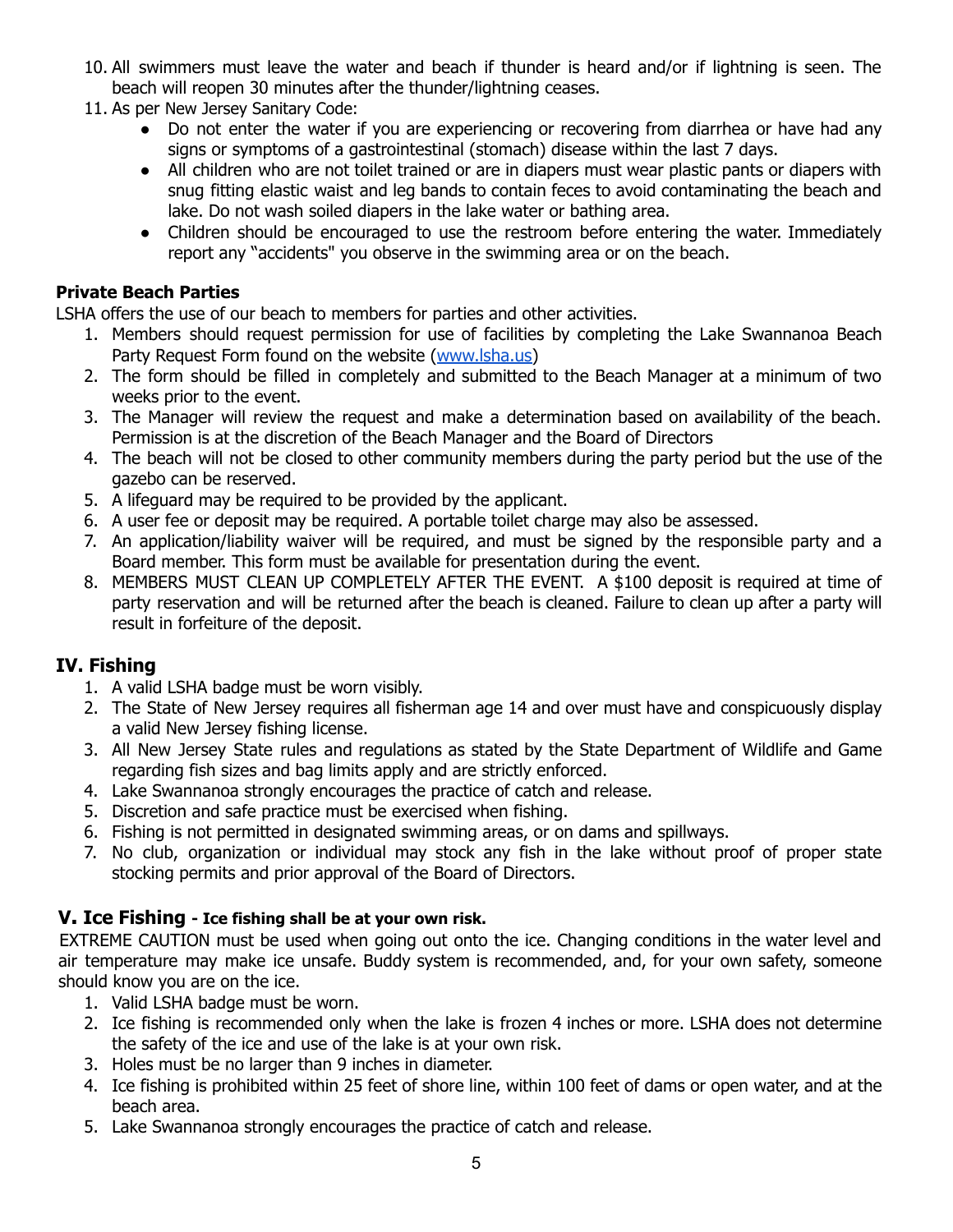- 6. All New Jersey State fishing laws as well as fish sizes and bag limits apply to ice fishing.
- 7. Gasoline powered augers are prohibited.
- 8. Bonfires are prohibited on the lake, except when approved by an authorized member of the Board of Directors of LSHA.
- 9. Respect the rights of ice skaters.

#### **VI. Ice Skating - Ice skating shall be at your own risk**

EXTREME CAUTION must be used when going out onto the ice. Changing conditions in the water level and air temperature may make ice unsafe. Buddy system is recommended, and, for your own safety, someone should know you are on the ice.

- 1. Valid LSHA badge must be worn.
- 2. Ice skating is recommended only when the ice is frozen 4 inches thick or more. LSHA does not determine the safety of the ice and use of the lake is at your own risk.
- 3. Ice skaters should have a pole, rope, or other safety device within close proximity to where they are skating.
- 4. Ice skating is prohibited within 100 feet of open water, dams and spillway.
- 5. Respect the rights of fellow skaters.
- 6. Gasoline powered snow blowers are prohibited on the ice, except when approved by an authorized member of the Board of Directors of LSHA.
- 7. Bonfires are prohibited on the lake, except when approved by an authorized member of the Board of Directors of LSHA.

#### **VII. Dams and Spillway Walls**

- 1. No one, member or non-member, is allowed on these structures. Dam areas are fenced and locked to deny access. Access is limited to maintenance purposes only by approval of the Board or in an emergency.
- 2. Trespassers will be warned and if they persist, police will be notified and trespassing charges filed.

## **VIII. Wildlife**

Our lake hosts a generous population of wildlife in its natural habitat. We, as a community, are dedicated to protecting our natural surroundings and wildlife.

- 1. No wildlife on Lake Swannanoa may be harassed, injured, killed or otherwise abused.
- 2. Harassment of nesting fowl and other species, stealing eggs, and other detrimental actions by individuals will not be tolerated.
- 3. The Board of Directors of LSHA reserves the right to control species populations within the law if necessary to maintain the health and welfare of the membership, lake and dams.
- 4. As per New Jersey State law, no feeding of any wildlife or waterfowl is permitted.

## **IX. Use of Lake Property, 10-foot strip and Access Trails**

LSHA is the owner of the lake bed itself and the 10' wide strip of land around the perimeter of the lake, several access trails, two ponds, two dams, lots around the lake, the boat house, the pump house, the barn, and beach lots. No private individuals own land that actually abuts the lake. The 10' strip intervenes between the lake and all properties that surround it.

#### 1. **Use of all land owned by LSHA is limited to members in good standing only.**

- 2. The Board reserves the right to access the strip for safety and/or emergency.
- 3. Privacy of individual residents should be respected at all times.
- 4. All LSHA property is to be kept clear of trash and other debris.
- 5. Cutting and clearing of trees on LSHA property is prohibited except with Board permission.

## **X. Homeowner Improvements to 10' strip**

1. Landscape, maintenance of existing improvements and non-permanent care is permitted for members in good standing. Members are urged to consider the impact their property has on the overall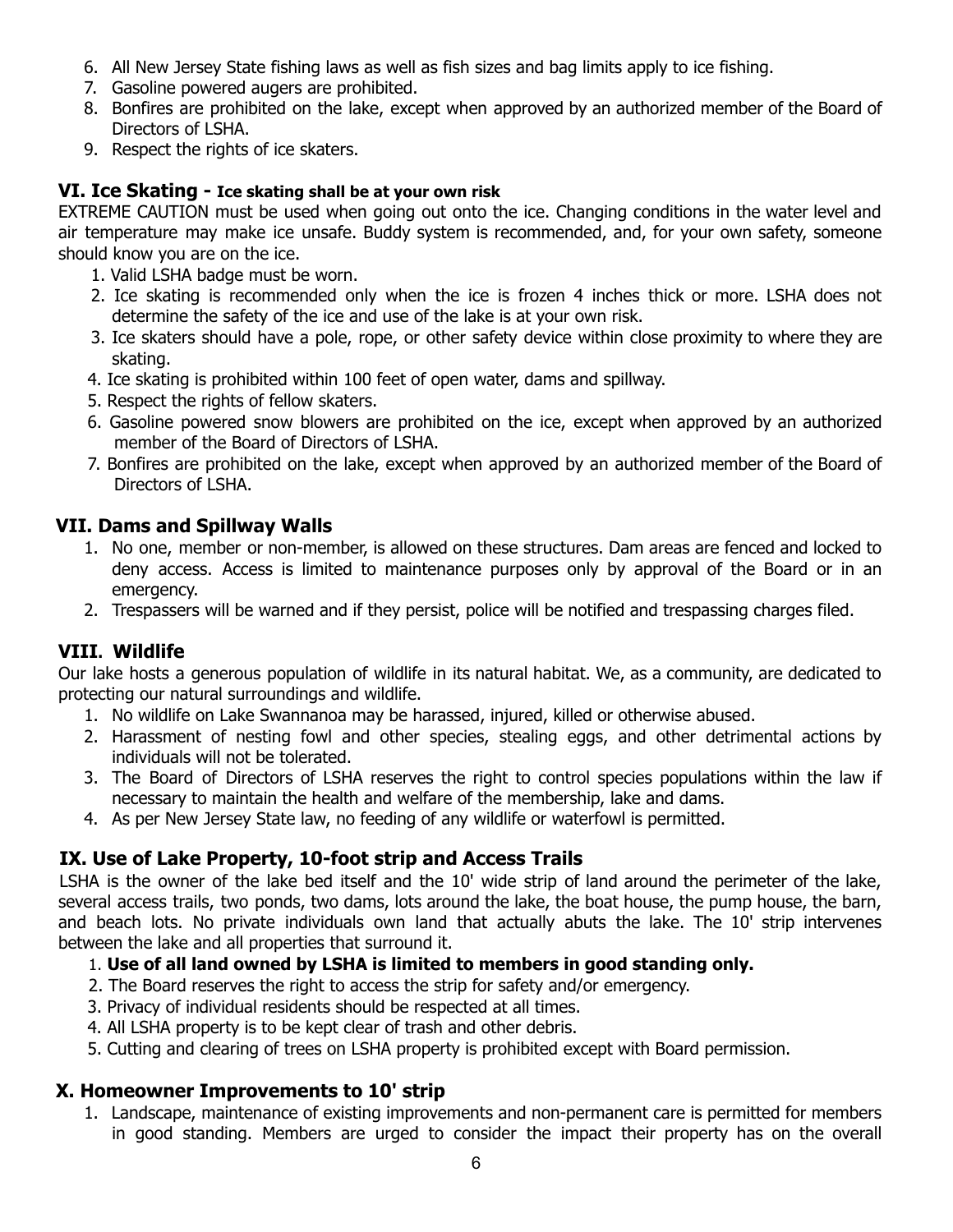appearance and use of the lake.

- 2. Permanent improvements and any building or construction such as docks, retaining walls, boardwalks, paver stones, drainage, plumbing, electrical improvements are prohibited without permission of the Board and the applicable authorities. All owners must comply with the Lakefront Construction Policy issued April 15, 2020 found on the website www.lsha.us
- 3. LSHA reserves the right to review improvements as to structural integrity and safety.

4. Poorly maintained, rotted or unsafe docks and other items or modifications that are deemed hazardous to the lake, low level outlet valves, and spillway will be removed by discretion of the Board after the owner has been notified thirty days prior by regular and certified mail. If the owner fails to remove or repair the property, to the written satisfaction of the Board, it will be removed at the home owner's expense.

5. Maintenance of the 10ft strip and any permanent improvements is the responsibility of the homeowner.

6. Disposal of yard waste into the lake is prohibited.

7. All Jefferson Township and State laws regulating refuse, tree protection, debris disposal, and construction refuse will apply.

## **XI. Tree Policy**

All homeowners are subject to the Lake Swannanoa Tree Policy (May 28, 2020) found on the website, [www.lsha.us](http://www.lsha.us)

#### **XII. Non- Compliance**

**Rules & Regulations are designed to help insure the safety and enjoyment of all members. Failure to comply with the LSHA rules and policy may result in suspension or forfeiture of all lake and membership privileges. The violation of rules and regulations based on NJ statutes and codes, Township Ordinances and NJ health codes, will result in prosecution by the appropriate entity. In addition, LSHA reserves the right to take the following action for violations of the rules and regulations:**

- 1. Non-compliance with rules and regulations will be cause for immediate eviction from the lake and/or beach properties. The Association reserves the right to refuse admission and evict any person or party, and change rules and regulations as needed to provide a safe family environment for all to enjoy. The Association has the right to confiscate badges from members disregarding any rule.
- 2. The Beach Manager and/or the LSHA Board are the final authority on matters affecting the day-to-day operations of the Beach and Swim areas.
- 3. Any person who uses the lake, beach, trails, or roads is deemed to have knowledge of, and consented to be bound by the LSHA Rules and Regulations.
- 4. Sharing of membership is strictly prohibited and will result in confiscation of badges and boat stickers. Members are responsible for the conduct of their guests.
- 5. Disorderly conduct and or dangerous behavior on LSHA properties are strictly prohibited and may result in immediate eviction. The Association has the right to immediately confiscate badges or boat tags.
- 6. The LSHA Board and/or the LSHA Security Guard reserve the right to inspect any boat/watercraft for use on Lake Swannanoa, to verify that it complies with the LSHA Boating Rules and bears a current sticker. Sharing of membership boat stickers is strictly prohibited. Non-compliance with the LSHA Boating Rules can result in revocation of the LSHA boating stickers issued.

#### **Non Compliance Process**

#### **Juvenile Matters:**

In all violation incidents where a juvenile under 18 years of age has been involved, Lake Patrol or Board of